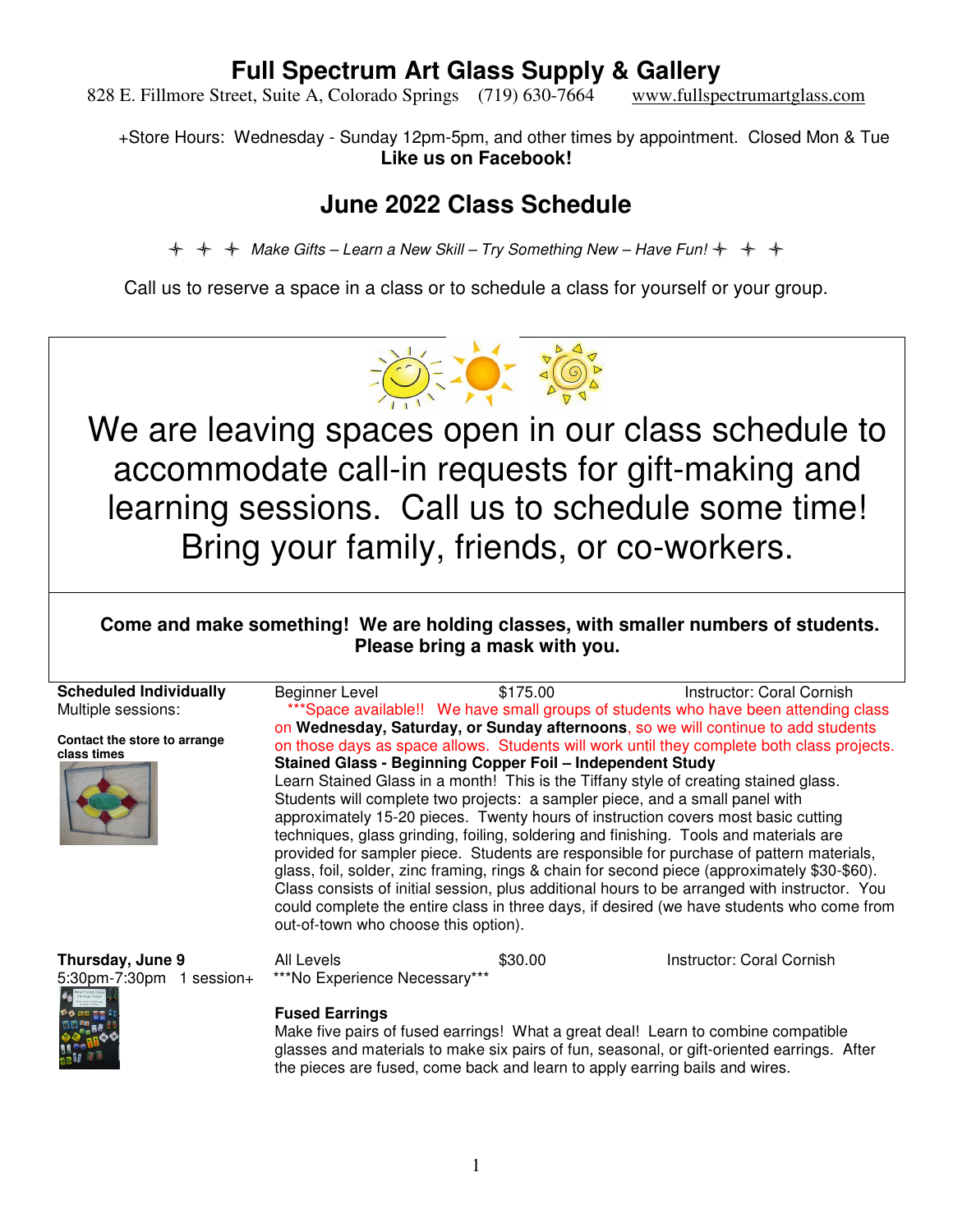828 E. Fillmore Street, Suite A, Colorado Springs (719) 630-7664 www.fullspectrumartglass.com

**Stained Glass Spinner – Squares in Squares** 

**Friday, June 10**

 $1$  session $+$ 



**Clear Textures Example** 

**Friday, June 10** 6pm-8pm 1 session



The cost for doing a spinner with colored glasses is \$60.00.

**\*\*\*No Experience Necessary\*\*\*** 

Beginner Level **65.00** S65.00 **Instructor: Coral Cornish** 

**Glass Fusing – Fused Glass Images –Fall, Winter, Spring or Summer Aspens** 

All Levels **6.12 Instructor: Coral Cornish \$45.00** Instructor: Coral Cornish

It's fun to have artwork that moves. Learn to piece together the components that make up this fun spinner. Make five interconnected components in class. Hang it near a fan or open window, or attach a mechanical spinner. Battery-operated spinner sold separately.

Only two hours to make a beautiful piece of artwork! Learn to work with frit, powder, stringer, glass paints, and additional materials to create your own fused glass masterpiece. Project size is 8"wx6-3/8"h. All class materials are provided. For an extra \$10 firing fee, your aspen piece can be slumped over a lamp sconce mold to make it selfstanding.

Beginner Level **695.00** S35.00 **Instructor: Coral Cornish** 

**\*\*\*No Experience Necessary\*\*\*** 

### **Glass-on-Glass Mosaic – Window Hanger**

This class teaches basic glass-on-glass mosaic techniques to create a window hanger with a design of your choice. Students will learn several methods for cutting glass; which glues are preferable for working with glass-on-glass; basic mosaic design techniques; and how to grout. Wooden frame, plate and stained glass, glue, and use of tools will be provided. The second session, which is the grouting session, will be scheduled with class participants and will only take about an hour.

Beginner to Intermediate \$35.00 Instructor: Coral Cornish

### **Stained Glass Suncatcher – Filigree Star or Dragonfly**

Be ready to display this for July  $4^{15}$ ! These pieces just make people smile! Learn to make this fun suncatcher in the copper foil method, using wire, glass gems and brightly colored stained glass.

**Friday, June 17** 6:30pm-8:30pm 1 session





**Sunday, June 19** 4:30pm-6:30pm 1 session



leaves instead of feathers. Students will make two feathers in class, and have the opportunity to make more at a reduced cost..

All Levels **60.00** S30.00 **Instructor: Coral Cornish** 

Make two feather suncatchers to keep or share! Use stringer to create these simple, colorful light catchers. You could even alter your color choices to make these look like

Beginner Level **\$45.00** Instructor: Coral Cornish

## **\*\*\*No Experience Necessary\*\*\***

**No experience necessary** 

**Stringer Feather Suncatchers** 

## **Glass Fusing Workshop– Fused 6x6 Square**

Make a fun and colorful fusing project. After an introduction to cutting and nipping, students will create their own design in glass. Bring a design from home, or we have design books with lots of ideas. Students will make a single 6" square. Add free hangers to make it a hanging piece, or the square can be slumped into a dish shape or a selfstanding arch for an additional \$5.00 fee. All tools and materials are provided. Additional



**Thursday, June 16**

 $\overline{\phantom{a}}$ 

**Wednesday, June 15** 3pm-5:30pm .. 1 session+



2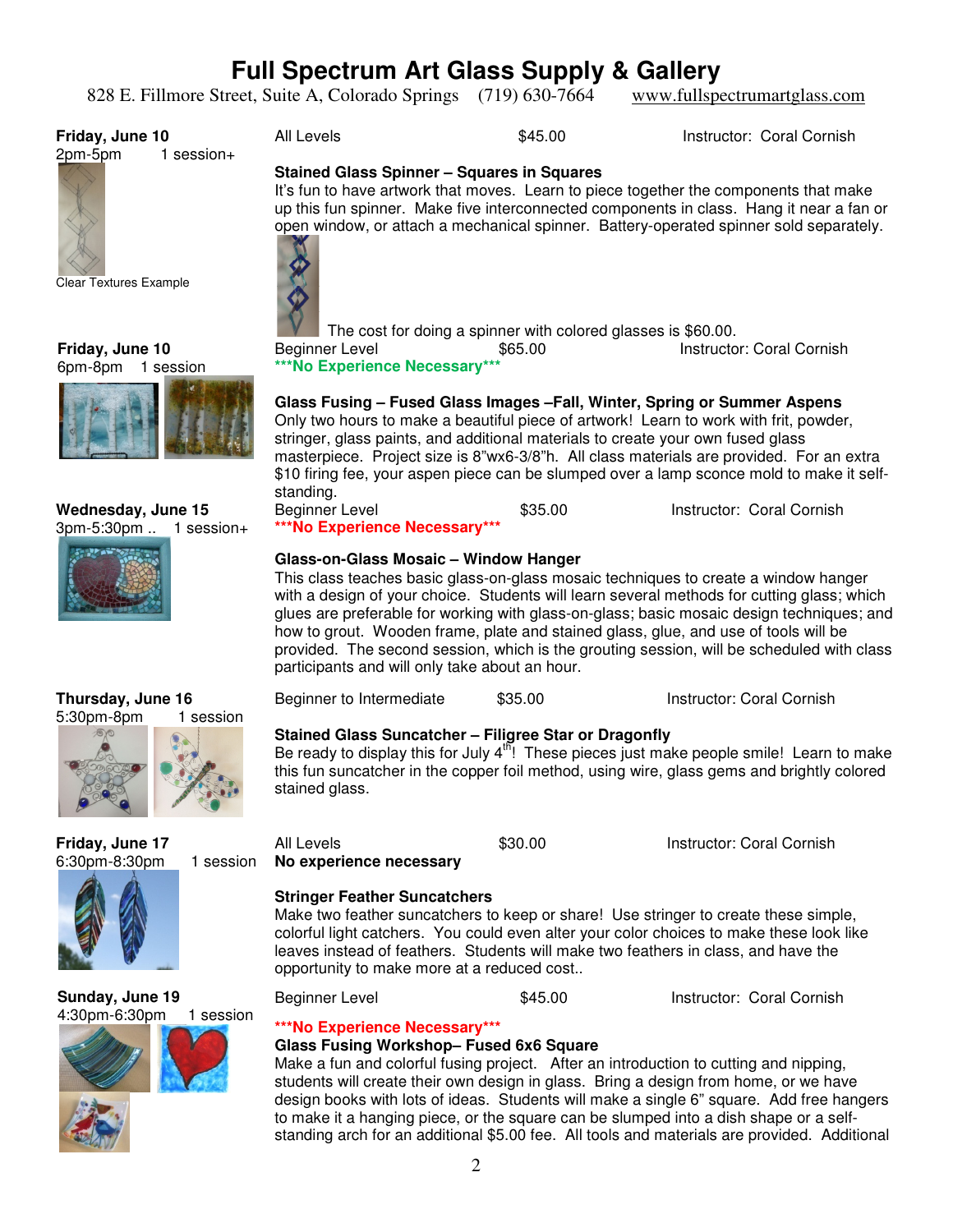828 E. Fillmore Street, Suite A, Colorado Springs (719) 630-7664 www.fullspectrumartglass.com

squares may be made at a reduced cost.

**Thursday, June 23** 6pm-pm 1 session



**Friday, June 24** 3pm-5:30pm 2 Sessions  $(2<sup>nd</sup>$  session for grouting to be scheduled with students)



**Sunday, June 26** 5pm**-**7pm1 session+



**Wednesday, June 29** 3pm-5pm 1 session

**Thursday, June 30**

 $\overline{\phantom{a}}$ 

6pm-7pm 1 session



Make five fun and colorful pendants to keep or give. What a great deal! Learn to cut and layer compatible base glasses, including glass stringer and frit, to make fused glass jewelry to keep or share.

All Levels **\$30.00** Instructor: Coral Cornish

Beginner Level **\$30.00** Instructor: Coral Cornish

### **Mosaic Garden Brick**

Learn to embellish a concrete brick to add color and fun to your yard! These also make fun doorstops and décor. Students will cut, nip, and glue glass to create their design, then return to grout their creations. Students will grout their bricks during the second class session (grouting session – about 1 hour - will be scheduled with class participants).

| Beginner Level                | \$65.00 | Instructor: Coral Cornish |
|-------------------------------|---------|---------------------------|
| ***No Experience Necessary*** |         |                           |

### **Glass Fusing – Sand Cabochons**

It starts with a process much like the "sand art" pictures that were made in the 1970's, then you'll learn how to cut your fired bar into pieces (if desired) and coldwork the pieces to make beautiful cabochons that can be turned into jewelry. Students will make at least two glass bars which can each be cut up to make multiple – usually 10 or more - pieces of jewelry. All class materials and two firings are provided.

| Beginner Level                | \$65.00 | Instructor: Coral Cornish |
|-------------------------------|---------|---------------------------|
| ***No Experience Necessary*** |         |                           |

**Glass Fusing – Fused Glass Images –Fall, Winter, Spring or Summer Aspens**  Only two hours to make a beautiful piece of artwork! Learn to work with frit, powder, stringer, glass paints, and additional materials to create your own fused glass masterpiece. Project size is 8"wx6-3/8"h. All class materials are provided. For an extra \$10 firing fee, your aspen piece can be slumped over a lamp sconce mold to make it selfstanding. All Levels **620.00** S20.00 **Instructor: Coral Cornish** 

**\*\*\*No Experience Necessary\*\*\*** 

### **Glass Cutting**

Learn to cut glass! We'll discuss and use the tools and best practices for cutting straight lines, curves, circles, and random shapes.

## **July 2022**

**TO BE DETERMINED** 2pm-4:30pm 1 session

All Levels \$65.00 Instructor: Coral Cornish



### **Fused Glass – Birds on a Fence**

These guys are adorable!! Learn to make this fun, garden-oriented fused glass art piece in one session! The piece is 11" wide by 4" tall. All tools and materials included. Some prior glass cutting experience required.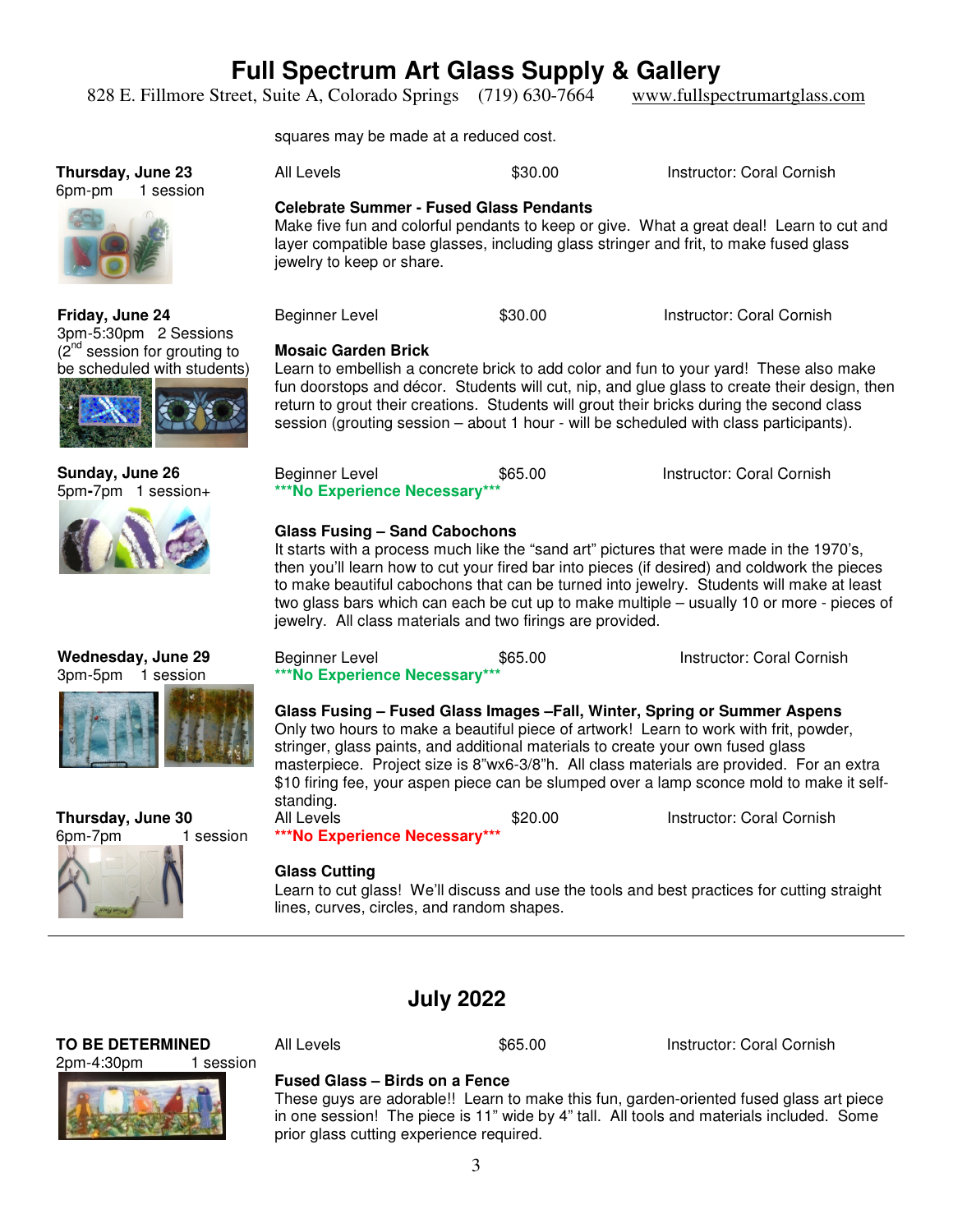828 E. Fillmore Street, Suite A, Colorado Springs (719) 630-7664 www.fullspectrumartglass.com



**Bird by M. Hansen**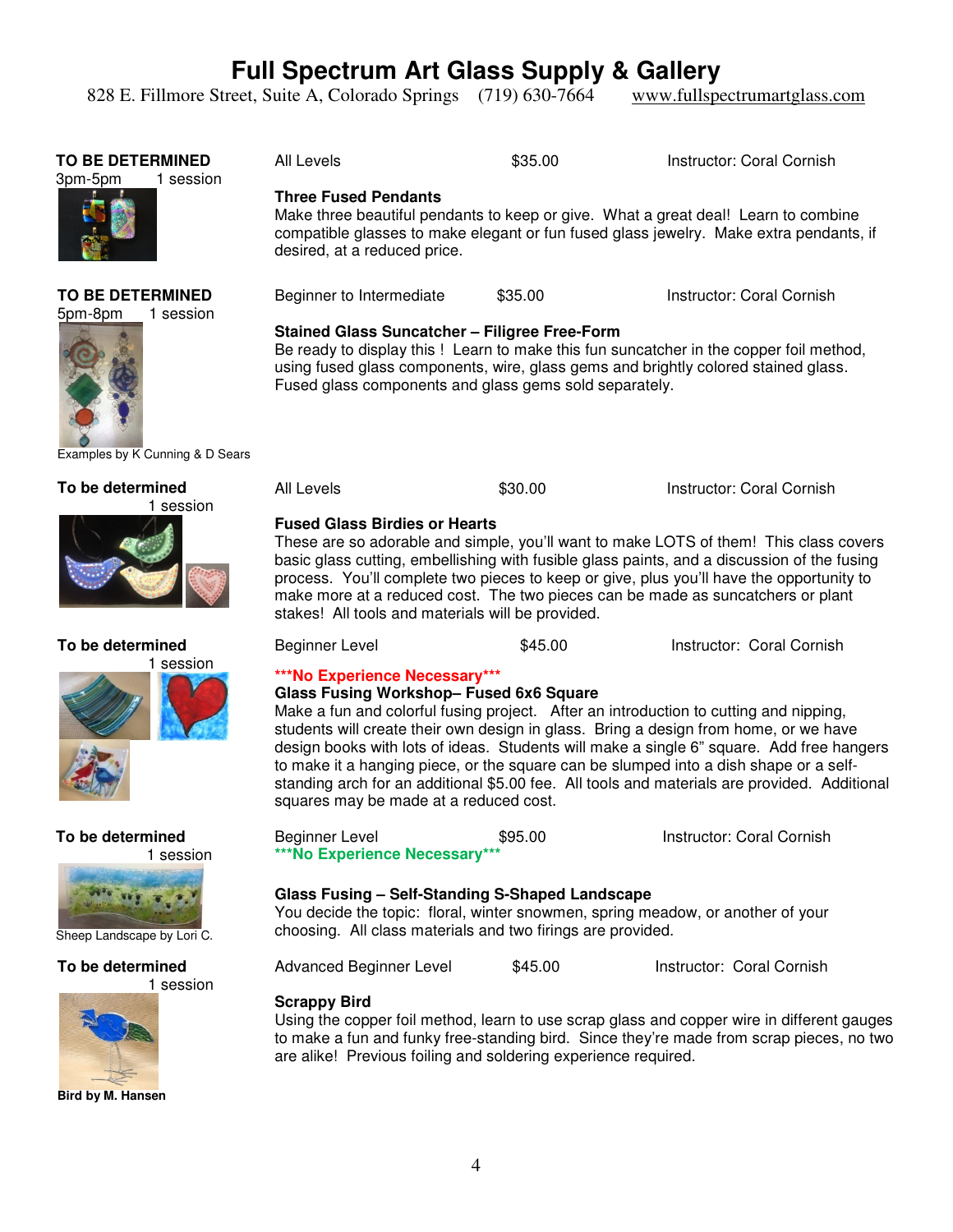828 E. Fillmore Street, Suite A, Colorado Springs (719) 630-7664 www.fullspectrumartglass.com

### **To be determined**

1 session



#### **TO BE DETERMINED** 5:30pm-7:30pm 1 session



**TO BE DETERMINED** 4pm-7pm …..1 session





**Enameling on Metal for Jewelry – 4 Pairs of Earrings – or - 1 Enameled Bracelet or - 8 Pendants or wine charms**

Learn how to fuse glass powders to metal at high heat, and take home your finished jewelry the same day! Participants will produce round copper pieces to make jewelry using traditional enameling techniques. All class materials are provided.

| All Levels | \$35.00 | Instructor: Coral Cornish |
|------------|---------|---------------------------|
|------------|---------|---------------------------|

### **Fused Glass Ornaments**

Learn to use fusible glass, stringers, frit, enamel powders and Glassline Paints to make colorful ornaments to hang in a window, on a wall (or on a tree!). Students will complete 3 pieces in this class, to keep or give. Additional ornaments may be made at a reduced cost. All tools and materials are provided. This is a great class to take to start accumulating gifts for the upcoming Holidays.

| Beginner Level                | \$40.00 | Instructor: Coral Cornish |
|-------------------------------|---------|---------------------------|
| ***No Experience Necessary*** |         |                           |

### **Micro Mini Stained Glass Panel**

Make a fun gift and learn the basics of building a stained glass panel. Students will select glass, cut glass, grind, apply copper foil, and solder their project. Several simple designs to choose from. Are you curious, but not sure if you'd like doing stained glass? This class is a great way to "test the waters". Also makes a great gift! All tools and materials provided.

## **\*\*\*Classes Available by Appointment**\*\*\*

Just call (719) 630-7664 to schedule some time for you or your group.

| 2 hours    | 1 session                     | Beginner Level                                                                                                                                                                                                                                                                                                                                                                                                                                                                                                                                                                                                                                                                                             | Hourly Fee + copper used                                                                                                                          | Instructor: Coral Cornish              |  |
|------------|-------------------------------|------------------------------------------------------------------------------------------------------------------------------------------------------------------------------------------------------------------------------------------------------------------------------------------------------------------------------------------------------------------------------------------------------------------------------------------------------------------------------------------------------------------------------------------------------------------------------------------------------------------------------------------------------------------------------------------------------------|---------------------------------------------------------------------------------------------------------------------------------------------------|----------------------------------------|--|
|            |                               | components.                                                                                                                                                                                                                                                                                                                                                                                                                                                                                                                                                                                                                                                                                                | Enameling on Metal for Jewelry - Studio Time Session<br>Use the basic skills you learned in the beginning class to make your own jewelry or other |                                        |  |
| 2.5 hours  | 1 session                     | All Levels                                                                                                                                                                                                                                                                                                                                                                                                                                                                                                                                                                                                                                                                                                 | \$65.00                                                                                                                                           | Instructor: Coral Cornish              |  |
|            |                               | How to Operate a Fusing Kiln<br>Interested in glass fusing, but not sure about operating the kiln? This class will discuss<br>the need-to-know-issues of operating both non-programmable and programmable kilns.<br>We will watch a fusing in a small non-programmable small kiln during class, and also<br>show hands-on how to operate a programmable kiln. All materials provided.                                                                                                                                                                                                                                                                                                                      |                                                                                                                                                   |                                        |  |
|            | <b>Scheduled Individually</b> | Beginner Level                                                                                                                                                                                                                                                                                                                                                                                                                                                                                                                                                                                                                                                                                             | \$175.00                                                                                                                                          | Instructor: Coral Cornish&Rod Phillips |  |
| 1 session+ |                               | Stained Glass - Beginning Copper Foil - Independent Study<br>Learn Stained Glass in a month! This is the Tiffany style of creating stained glass.<br>Students will complete two projects: a sampler piece, and a small panel with<br>approximately 15-20 pieces. Twenty hours of instruction covers most basic cutting<br>techniques, glass grinding, foiling, soldering and finishing. Tools and materials are<br>provided for sampler piece. Students are responsible for purchase of pattern materials,<br>glass, foil, solder, zinc framing, rings & chain for second piece (approximately \$30-\$60).<br>Class consists of orientation session, plus additional hours to be arranged with instructor. |                                                                                                                                                   |                                        |  |